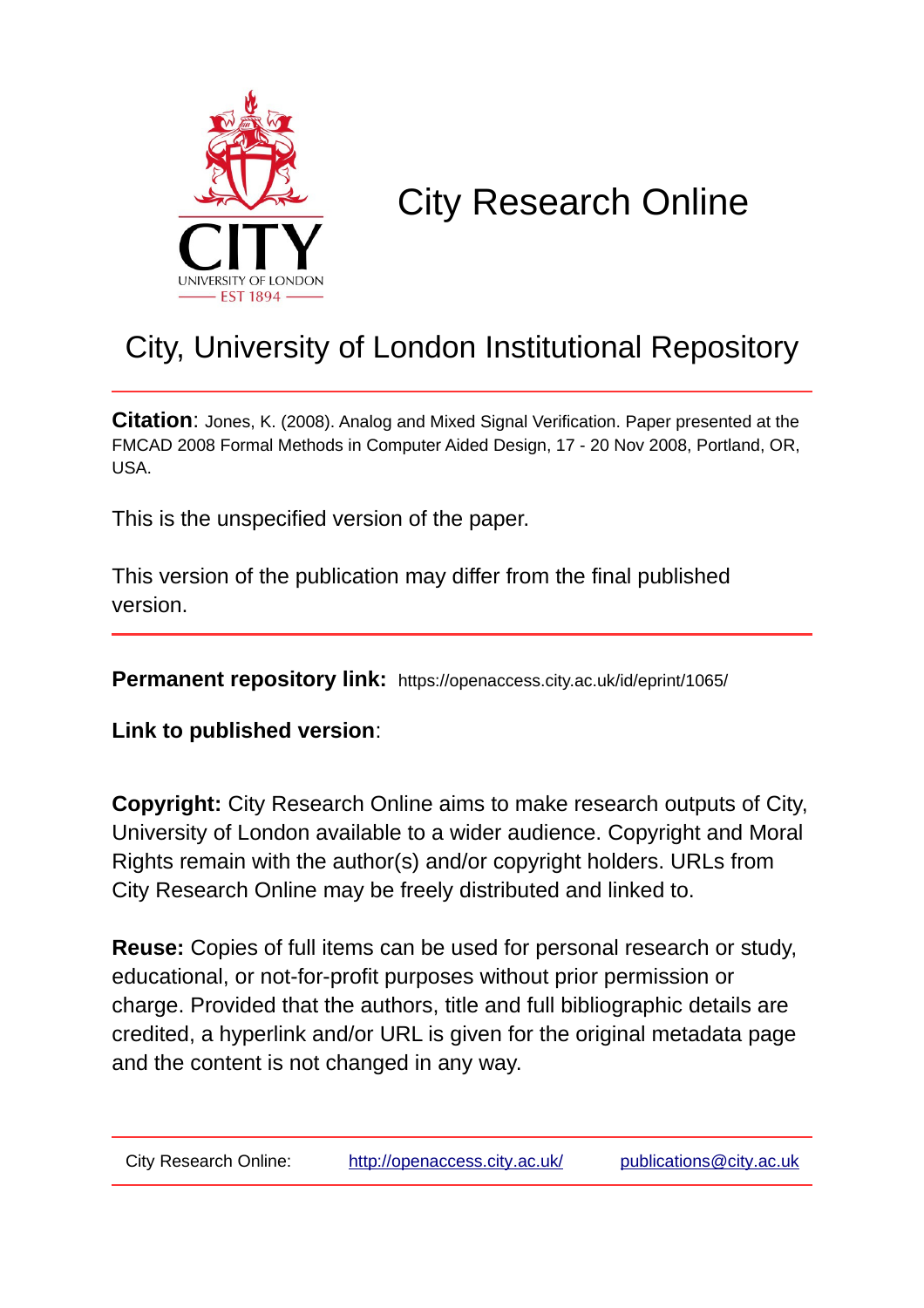# Invited Tutorial: Analog and Mixed Signal Verification

Kevin D. Jones Rambus Inc. Los Altos CA kdj@acm.org

*Abstract***—More and more electronic systems have components that are not purely digital. Verification of such systems is a much less developed discipline than the digital equivalents and the application of formal (mathematically complete) techniques is a nascent area. In this paper, we will discuss the nature of analog circuit design and describe the way verification is done in practice today. We will describe some "formal" approaches coming from the analog design community. We will describe some of the approaches to formal verification that have been presented in recent literature. Finally, we will mention some areas where there are opportunities for future work.** 

#### *Keywords-verification; formal methods; analog circuits*

#### I. INTRODUCTION

If one looks at well known survey data[1] , the failure of analog and mixed signal components is becoming one of the leading causes of hardware respins. In contrast to the digital world, where there has been an active verification research community for many years[2] and where there are commercial tools available supporting the formal verification paradigm, the tools and techniques used to verify purely analog components have not changed significantly in many years. They still rely on simulation engines that have been around for a long time, such as SPICE[3]. The integration and verification of systems involving both digital and analog components is even less developed, seemingly being served by exactly one kind of tool, an AMS simulator, e.g. Nanosim[4]. This paper presents an introduction to the field of analog verification (and, since they are intertwined, analog design) with the assumption that the reader is familiar with formal verification from a digital point of view.

#### II. ANALOG DESIGN

Analog design[5] is a fundamentally different discipline to digital logic design. Primarily, it is an optimization problem with a designer altering sizes and positions of circuit elements to ensure that important parameters meet specification, while simultaneously attempting to get the best possible results on other parameters. This results in the notion of correctness being much less measureable than in the world of digital logic, with there often being tradeoffs and compromises. In particular, it comes as a surprise to many digital verifiers to learn that certain parameters in the specification of an analog circuit are only defined **after** design, manufacture and measurement.



Figure 1. A Circuit Schematic (Cadence)

The process of designing an analog circuit usually follows the following steps.

#### *A. Select an appropriate topology*

For the given class of circuit (e.g. amplifier, oscillator, Phase Locked Loop, Digital to Analog Convertors, Analog to Digital Convertors), there will be many different possible topologies (arrangements of components), each of which will have strengths and weaknesses. The designer's initial task is to select the topology most likely to be optimal for the most significant parameters (e.g. gain) in the targeted process.

This arrangement of basic components (transistors, resistors, capacitors and inductors), usually represented as a schematic in a schematic capture tool (Fig 1), is the initial starting point for the design. This is often taken from a "text book" or from a prior example of a similar component in an existing design database.

#### *B. Sizing*

From this starting point, each of the individual components need to be instantiated to the specific manufacturing process that it is targeted to (e.g. TSMC 65nm) by setting the tunable parameters (length, width, etc.) to values that will give the desired performance results.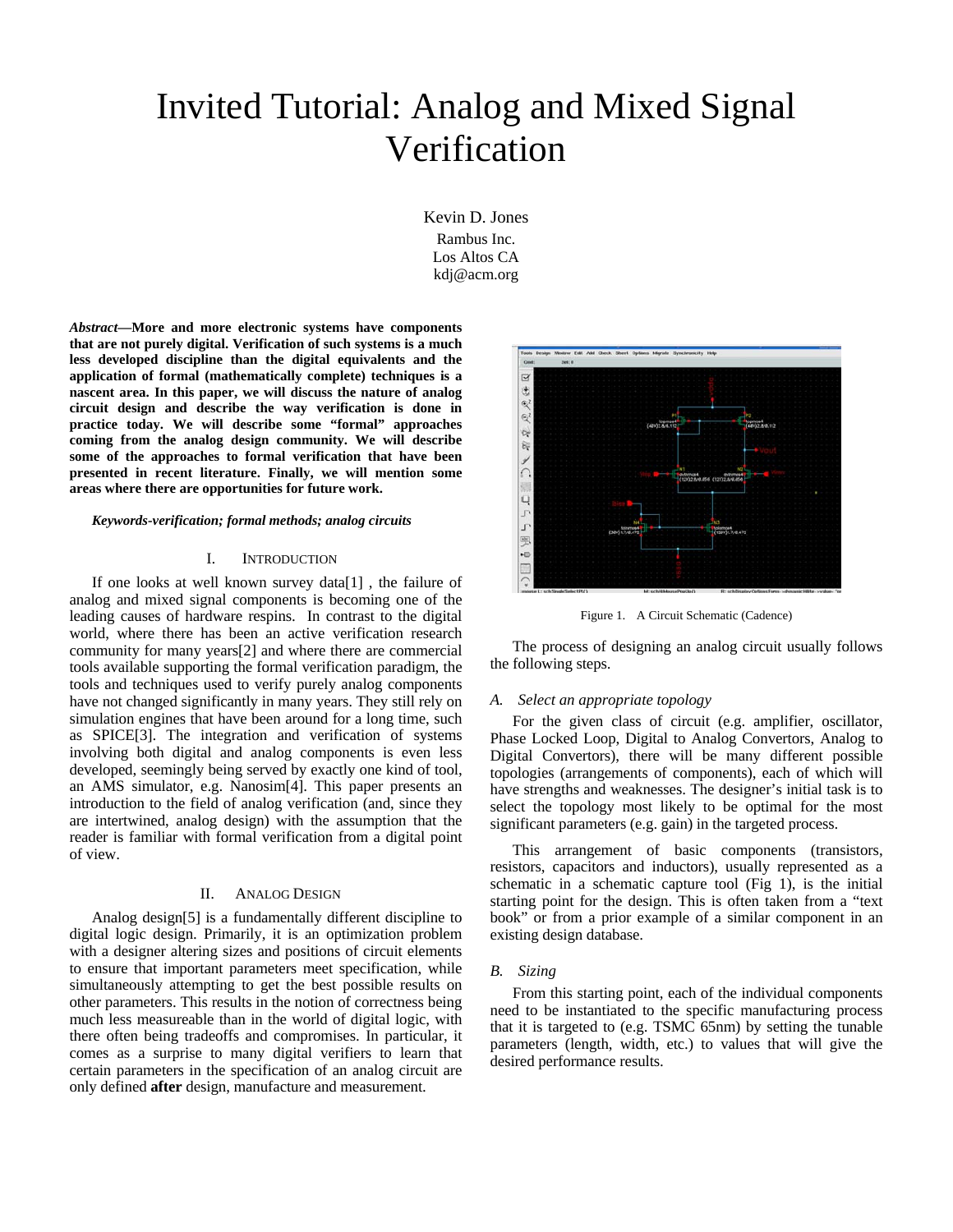Often, this is done by hand, with the designer making an educated guess based on experience and "back of the envelope" calculations to get these parameters into the right region.

# *C. Simulation*

In order to verify the correctness of the sizing chosen, the designer will simulate the circuit using a transistor level simulator, like SPICE, in a variety of different ways to produce graphical outputs that allow the designer to examine properties of interest.

The initial analysis done by all simulators is "dc analysis", done to determine the operating point of the circuit, assuming shorted inductors and open capacitors. This will also give the DC transfer function for the circuit. At this stage, appropriately linearized models for non-linear elements may be computed.

Given this, the next step is usually to perform "ac analysis". Here, small signal inputs are varied across the frequency range of the circuit, normally providing a frequency domain plot of the transfer function of the circuit. This is the first noticeable difference for people more used to digital logic since the results here are not time based (transient), as is almost always the case for digital devices, but rather is calculated with frequency being the x-axis variable.

More advanced kinds of analysis are also possible, taking advantage of statistical properties of the circuits to find equivalents to steady state and small swing techniques in conditions where they don't apply directly, such as periodic steady states and stochastic steady states, leading to periodic ac analysis and stochastic steady state analysis.

Finally, in certain cases, it **is** necessary to examine the behavior of the circuit over time (transient simulation) in a way much more directly analogous to digital simulation with the values of all nodes (more correctly all nodes that are time variant) being calculated to specified time steps. This is generally undesirable since such simulations take a very long time, some times extending over days or even weeks.

The results of these simulations are usually graphical presentations (Fig 2.). The correctness of such results are usually determined by "eyeballing" the graphs, evaluating many parameters simultaneously ("Hmm, that drops off at 10 GHz if Vdd is 1.2 … that's OK.")

# *D. The Design Loop (and Optimization)*

Often, the simulations serve to illustrate that the desired parameters have not been met and that there is a need to change some of the sizing. This means going back to step B, manually editing the schematic and repeating the simulations. This loop is followed until all the desired properties are met, or more usually, until the most important ones are satisfied and the others are as good as they can be.



Figure 2. Graphical simulation output

There are tools available that can make this iteration process less manual and time consuming. Looking at a couple of illustrative examples of these tools:

- Cadence Neocircuit [6] is a tool that automates the running of simulations, measuring parameters and adjusting sizing until the desired results are achieved. This process is often very time consuming since simulations are run at the transistor level, and there many be a need to run a large number of simulations to get the desired result. The end point (if everything works well) is a circuit with transistors appropriately sized to deliver the performance parameters that were specified in the simulation decks (test descriptions).
- Sabio Labs (now Magma)[7] has a different approach to circuit optimization, in which the circuits are represented by abstract equational models. This allows for much faster simulation and, so faster convergence on the desired solution. The drawback here is that the results are only as good as the model and it can be very difficult to write good equational models for many classes of circuit.

At the end of this iterative process, the designer will have a circuit that is believed to be "correct" i.e. meets the desired performance **for the process parameters that were used for the simulation**, which usually means some nominal values that were selected as representative of the "middle" of the range of possibilities.

# *E. Verification*

Unfortunately, despite the time and effort that has already gone into simulation as described above, the design is not "verified" in the sense that anyone in the FV community would use the term. There are many possible variations in parameters that are likely to be encountered when the design is fabricated (process variation during manufacture such as random shifts in transistor strengths/speeds across a die, variation in operating environment parameters such as voltage supply and temperature, etc.). The design needs to be shown to be acceptably robust across all reasonable values of these parameters, meaning that the circuit performance is measured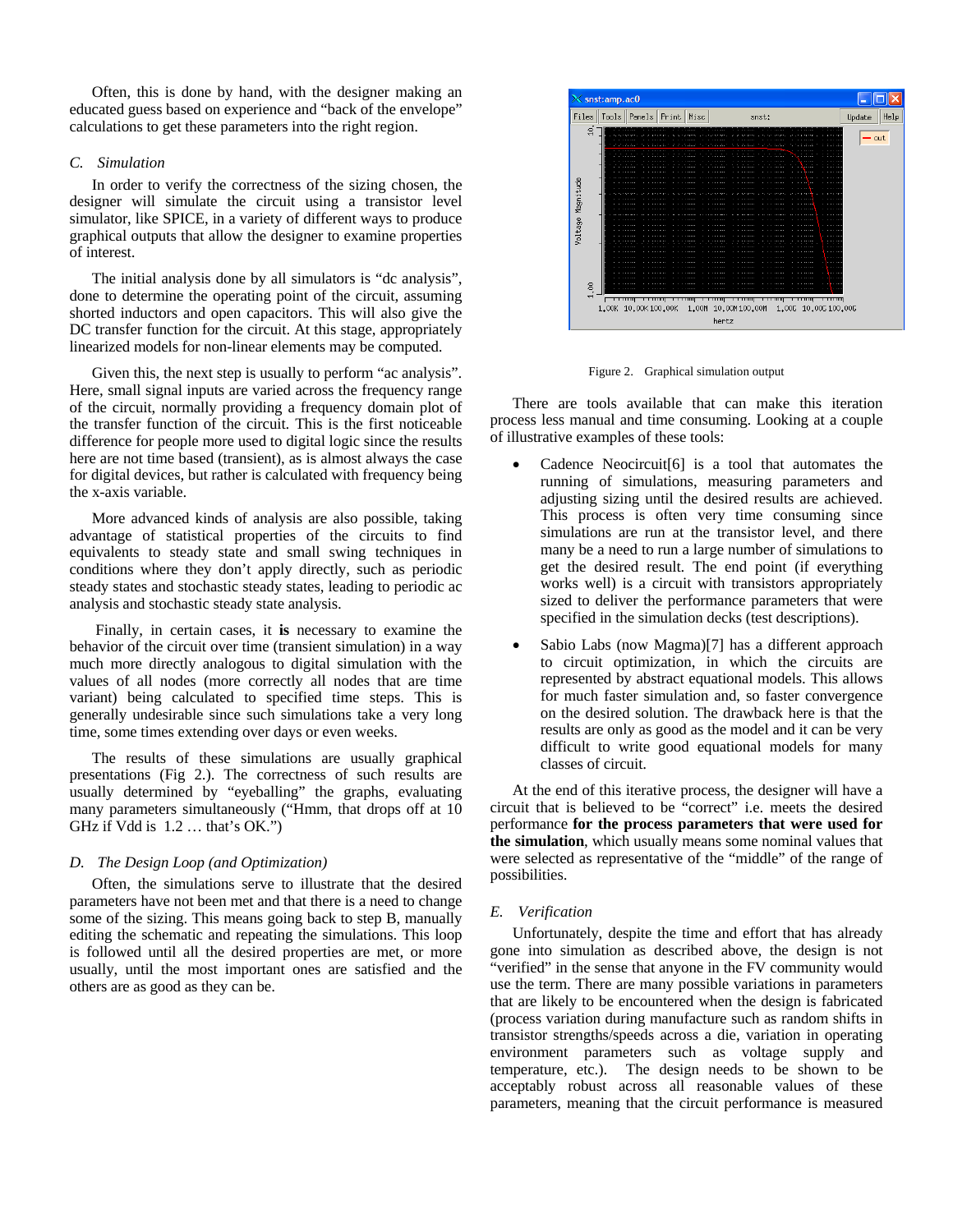to be acceptable whilst the environmental parameters are varied in simulation. Given that most of these values are continuous, or at least are in very large spaces, and that transistor level simulation is very slow, it is even less reasonable to imagine that all such parameters can be simulated exhaustively than in the digital world. Traditionally, the designer's intuition has been depended upon to select environmental parameters that are likely to have the most effect on the design and to judge when enough simulations have been run to have the required confidence in the design. This is the main reason that analog circuit design and verification is still firmly the domain of experienced designers and has resisted automation much more than its digital cousin.

More recently, simulators such as HSPICE have offered the option of running simulations according to the Monte Carlo approach[8], giving an automated way off allowing statistical distribution of environmental parameters and correlation of results. Whilst this does reduce effort and introduce "randomness" into the simulation choices, it is not as strong a solution as, say, the directed pseudo-random approach to digital verification as there is no formal notion of coverage of the circuit to use as a measure function. In addition, each simulation is still expensive resulting in the entire analysis being very time consuming.

By this point in the design process, the analog circuits are believed to be correct and are offered up for inclusion in the larger chip, which usually includes digital logic. For the purpose of this discussion, we will say that the pure analog design is complete at this point.

## III. MIXED MODE DESIGN

In parallel to the process described above, the digital components of the system have been proceeding through a digital design flow, which we will assume is familiar to the audience and will not describe beyond saying that the end result will be

- A collection of High-level Design Language models in some appropriate simulation language (e.g. Verilog[9]) representing the functionality of the digital components
- A collection of layout elements in some format (e.g. GDSII[10]).

These components are assumed to have to interact with the analog components to form a correctly functioning system. As has been shown in other places (e.g. [11]), verifying this is a non-trivial task, requiring the simulation of some components described at the digital level and some that only have meaning at the lower level of transistor analysis. Doing this effectively is still very much an open problem.

#### *A. Mixed Mode Simulation*

To date, the industry has offered only one kind of approach to addressing the mixed system verification problem: mixed mode simulation. That is to say, simulation in which some of the components are digital and simulated using, say, Verilog and some are analog and are simulated using, say, SPICE, with the conversion and synchronization between the two domains

being handled automatically. There are many examples of such tools available on the market (e.g. Cadence's Virtuoso AMS, Synopsys' Nanosim, Mentor's ADMS), all having very similar capabilities.

While these simulators offer a huge improvement over the previous approach of synthesizing the digital components and running everything at the transistor level, such simulations are at best a partial solution to the problem since

- They are still very slow compared to digital simulation if there are **any** transistor level components present.
- At best, they offer a simulation framework. Years of work in the digital domain have shown that simulation is a very weak solution to the verification problem and needs much additional support in order to reach acceptable standards. None of the additional tools (e.g. coverage, static analysis, High-level Verification Languages, formal verification, assertions) are available in the mixed signal space.

### *B. Verilog (or VHDL)-AMS*

Recent attempts to alleviate the problems caused by the large abstraction gap between transistors and digital HDLs have resulted in the creation of analog and mixed signal languages, e.g. Verilog-AMS[12] and VHDL-AMS [13]. These languages combine a digital HDL, an analog language and features for interleaving the two. The AMS languages offer a means of writing more abstract models of analog components and this is a significant step in making simulation of systems involving such components faster. However, whilst there have been a number of approaches to mixed signal verification that make use of such languages, they seem to represent only a small step forward as far as the over all problem is concerned, being just a somewhat more abstract form of mixed mode simulation and so still manifest the problem mentioned above. There are, as yet, no AMS HVLs.

# IV. FORMAL VERIFICATION OF ANALOG (AND MIXED MODE) CIRCUITS AND SYSTEMS

Despite the many years of research in the digital space, there has been relatively little work on applying "formal"<sup>1</sup> techniques to analog and mixed signal problems. Part of this seems due to the complexity of the domain (real values, continuous spaces, many dimensional) and part of it seems due to the fact that there is a large communication gap between the (largely digital or theoretical) verifiers and the (largely EE trained) analog designers. In an effort to close this gap, we have recently presented some examples[14] that are extracted from real industrial designs, and so of interest to real analog designers, but are still small enough in scale that they can be used as test cases for academic tools and approaches. This seems to have generated some interest from a number of academic groups and some recent attempts to address one of these examples will be presented below.

<sup>&</sup>lt;sup>1</sup> In this context, meaning mathematically-based, provably complete techniques.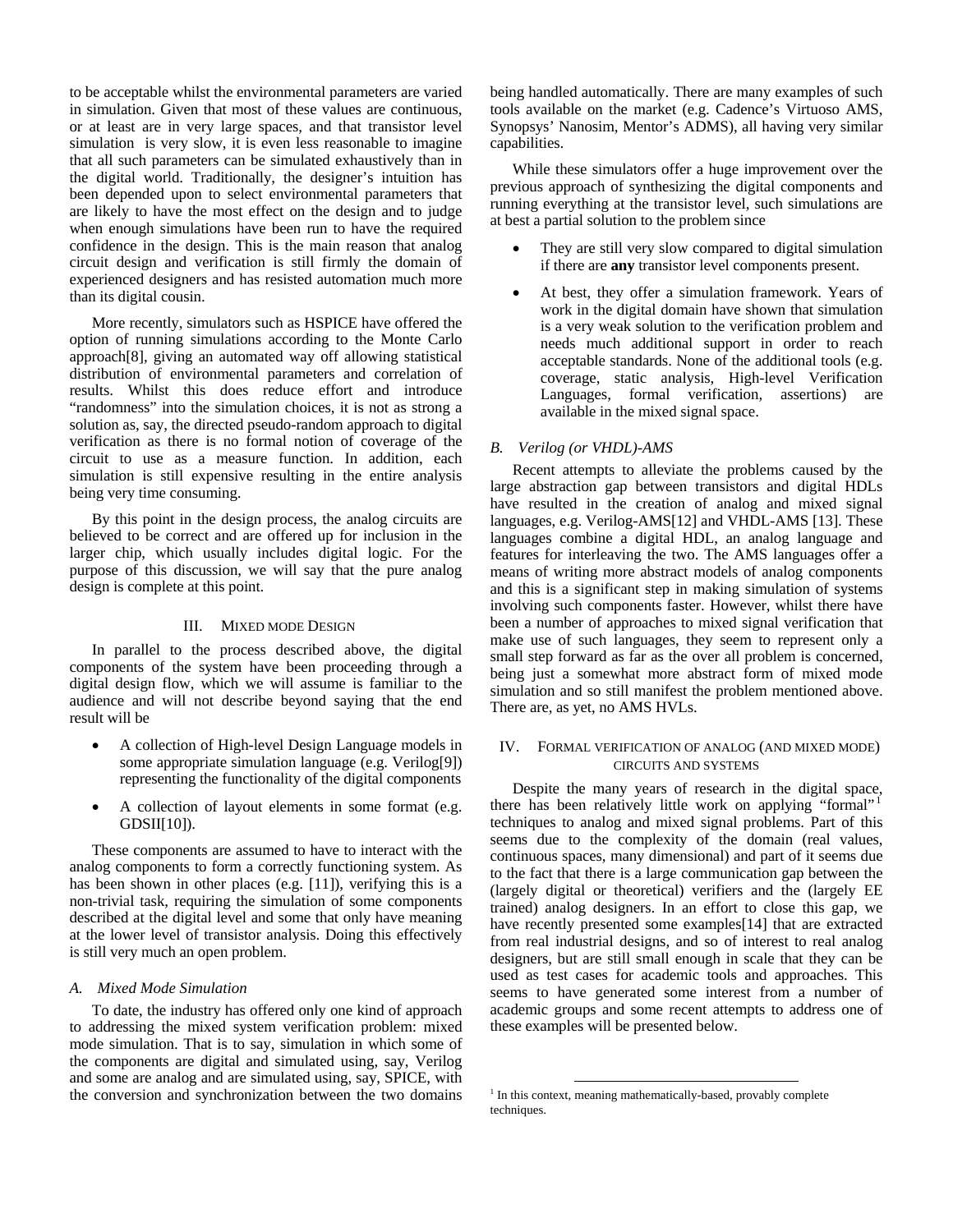

Figure 3. Even stage Ring Oscillator

Some of the questions that the analog designers are interested in formal verification approaches answering are:

- Will the circuit display correct (acceptable) output behavior for all possible input values (circuit inputs and implicit inputs from the environment)?
- Given that I am happy that the circuit is correct if it is operating near the expected operating point, are the assumptions made about the environment that ensures this operating point reasonable and verifiable?
- What are the ranges of variation of all parameters that the circuit can tolerate and still show correct behavior?
- Is the circuit immune to random initial conditions?
- Are the assumptions across the digital and analog boundaries valid, on both sides, and will incorrect assumptions have been revealed by the verification that has been done?

Understanding exactly where there is value added by using new formal approaches is critical to the successful development of this field since nothing is more useless, from a designer's point of view, than a different approach that adds nothing and is some times inferior to the existing solution, c.f. the frequency domain analysis vs. transient simulation mentioned above.

#### *A. Examples*

As mentioned above, one of the contributions we have been trying to make to the field is to provide some representative examples that are useful for those researchers looking to establish the validity and relevance of their work to analog designers. We will illustrate this with a couple of examples

#### *1) Even Stage Ring Oscillator*

The first example illustrates some of the peculiarities industrial analog design. The circuit presented is conceptually quite simple: It is a ring oscillator (Fig. 3) intended to produce a regular wave form at a specific frequency (Fig. 4). The natural digital view of such a circuit would be an odd number of invertors arranged in a ring. This example is unusual in that it is composed of an **even** number of "invertors" together with cross coupled bridge chains. The obvious digital abstraction does not give the right behavior for this circuit. The oscillation is caused by the bridging behavior of the cross coupling invertors and is critically dependent on the relative strengths of the pairs of transistors. There are also ranges of sizes for which



Figure 4. Oscillator Output

the behavior depends critically on the initial conditions of the circuit nodes.

The entire example is composed of 16 transistors, described in 20 lines in a spice netlist

| global vdd gnd                             |
|--------------------------------------------|
| subckt INV in out psource nsource.         |
| Mpullup out in psource vdd pch l=lp w=wp   |
| Mpulldown out in nsource gnd nch l=ln w=wn |
| ends INV                                   |
| .subckt CELL inp inm outp outm             |
| $Xinv1$ inp outm vdd gnd INV wp='wpchain'  |
| $wn = 'wnchain'$                           |
| Xinv2 inm outp vdd gnd INV wp='wpchain'    |
| $wn = 'wnchain'$                           |
| Xinv3 outp outm vdd gnd INV wp='wpbridge'  |
| $wn='whridge'$                             |
| Xinv4 outm outp vdd gnd INV wp='wpbridge'  |
| $wn = 'whridge'$                           |
| ends CELL.                                 |
| subckt CHAINOFCELLS2 ina inb outa outb.    |
| XCell1 ina inb oa1 ob1 CELL                |
| XCell2 oal obl outa outb CELL              |
| ends CHAINOFCELLS2                         |
| XChainOfCells2 A2 B2 B2 A2 CHAINOFCELLS2   |
|                                            |

This should be approachable for any reasonable tool but still has sufficient verification challenges to be a good illustration of the value of a proposed approach.

#### *B. PLL*

As an example of a mixed mode circuit, and one that is at a slightly higher level than the VCO, we offer a Phase Locked Loop (Fig.  $5$ ).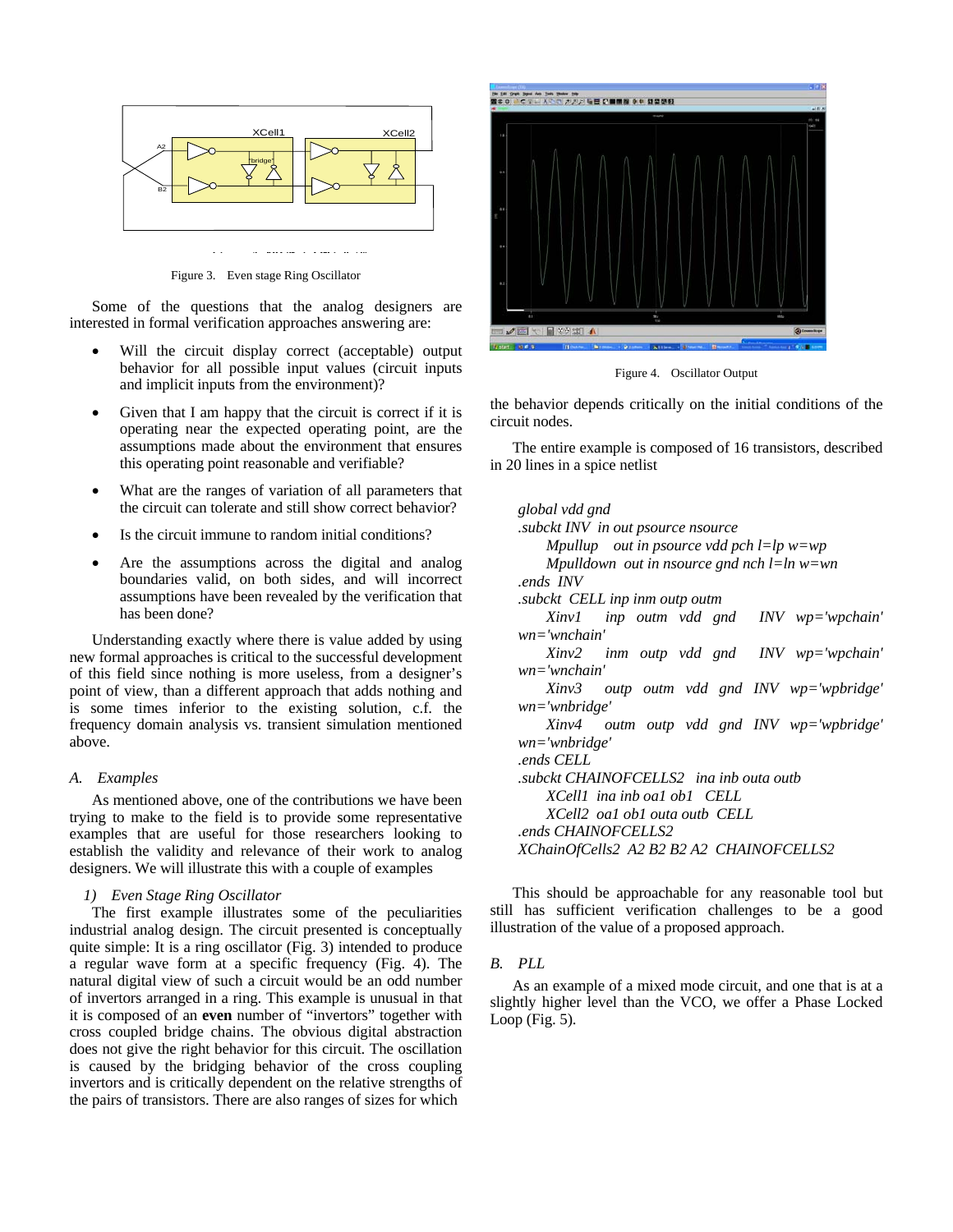

Figure 5. The components of a Phase Locked Loop

This circuit is composed of 5 sub-components:

- 1. a Phase Frequency Detector;
- 2. a Charge Pump;
- 3. a Loop Filter;
- 4. a Voltage Controlled Oscillator;
- 5. a divide-by-n.

Essentially, this circuit takes a periodic signal as input and produces, as output of the VCO , a signal that has a different frequency that is phase aligned with the input. In the interest of space, the subcomponents will not be described in detail here but they are all quite straight forward and can be found in any reasonable text book. Interestingly, the PDF and the /N are essentially digital in construction, with the CP and LF being inherently analog.

The interesting thing about a PLL as a verification example, aside from it being a practical application that is found in many designs, is that it has many different failure modes. Most of these failures depend on interactions between the components and can manifest even if each individual component has been verified in isolation. Some examples of observed failures in PLLs are

- VCO doesn't start
- Output locks to wrong frequency
- Output dithers around locking frequency

Current simulation approaches have been known to miss each of these failure modes on practical examples making this a good candidate for showing the value of novel formal approaches.

#### *C. Formal Verification from the Analog Community*

Interestingly, many of the proposed approaches from the formal verification community have not been met with a great deal of enthusiasm from the analog design community. Often this is because the problem being addressed is not one that the design community recognizes as significant. In particular, the approach of transforming a continuous domain into a discrete domain by portioning the space to apply discrete techniques – which is often the obvious approach from the perspective of some one versed in digital techniques – rarely seems interesting to the analog designers.

The reason is obvious once one gets over the fundamental assumption that time based/transient simulation is always the domain of interest. In general, for most analog circuits, there will be some domain in which the circuit will display linear behavior. Indeed, some good analog designers have made the argument that the only way a circuit can ever be really understood is if it has some linear model that can describe the intended function. Given this, forcing the designer to move from a well understood domain that has nice linear properties into a discrete space is not a step forward and so does not get the enthusiasm that the proponent was expecting.

The analog community has offered its own approach to formal verification taking advantage of the presumed linearity.

# *1) Linear Analysis as an Analog Formal Method*

Some recent work from Rambus[15] is predicated on the assumption that, in most cases, a small finite number of parameters are sufficient to completely describe a linear system, and that, in the same way that digital abstraction removes "irrelevant" considerations (such as metastability, delay, noise, etc.) from consideration for digital circuits, the linear idealization of the analog circuit captures the designer's intent, ignoring unwanted realities (such as distortion or slew rate). Given this assumption, then ac analysis in the voltage or current domains, as provided by say SPICE, is already a complete description of the circuit in the frequency domain, and hence is a "formal method" in the customary usage of the term. So, for any parameter that is represented in the linear abstraction this is a complete solution. The remaining issue for verification is to show that the assumptions are valid.

Further work, as described in [16], allows the extension of these techniques to circuits which are linear on domains other than V or I which are directly supported by the simulators, by providing simple functions that map from the domains which are naturally linear (phase for a PLL, frequency for a VCO, etc.). This allows linear analysis to be the "formal method" for a much wider range of circuits.

This work also serves to point out areas where more "digital" formal methods would have great benefit: These techniques fail if the circuit doesn't operate at the assumed operating point which allows the linearity assumptions. Formally verifying these assumptions is out of the reach of linear analysis or any other technique currently in use in the analog community.

# *D. Formal Verification from the FV community*

Recently, there have been a number of attempts to apply a variety of formal techniques to some problems in the analog space, with some workshops being devoted to the topic<sup>[17, 18]</sup>. So far, there seems to be no consensus on the best basis for such an application. In the following section, we present a number of different approaches that have been proposed recently. There are other examples, often by these same groups, but those discussed provide a good introduction to much of the current work in the field.

#### *1) Stability Reasoning*

Work from the University of British Columbia[19] examined the ring oscillator example (above) to determine that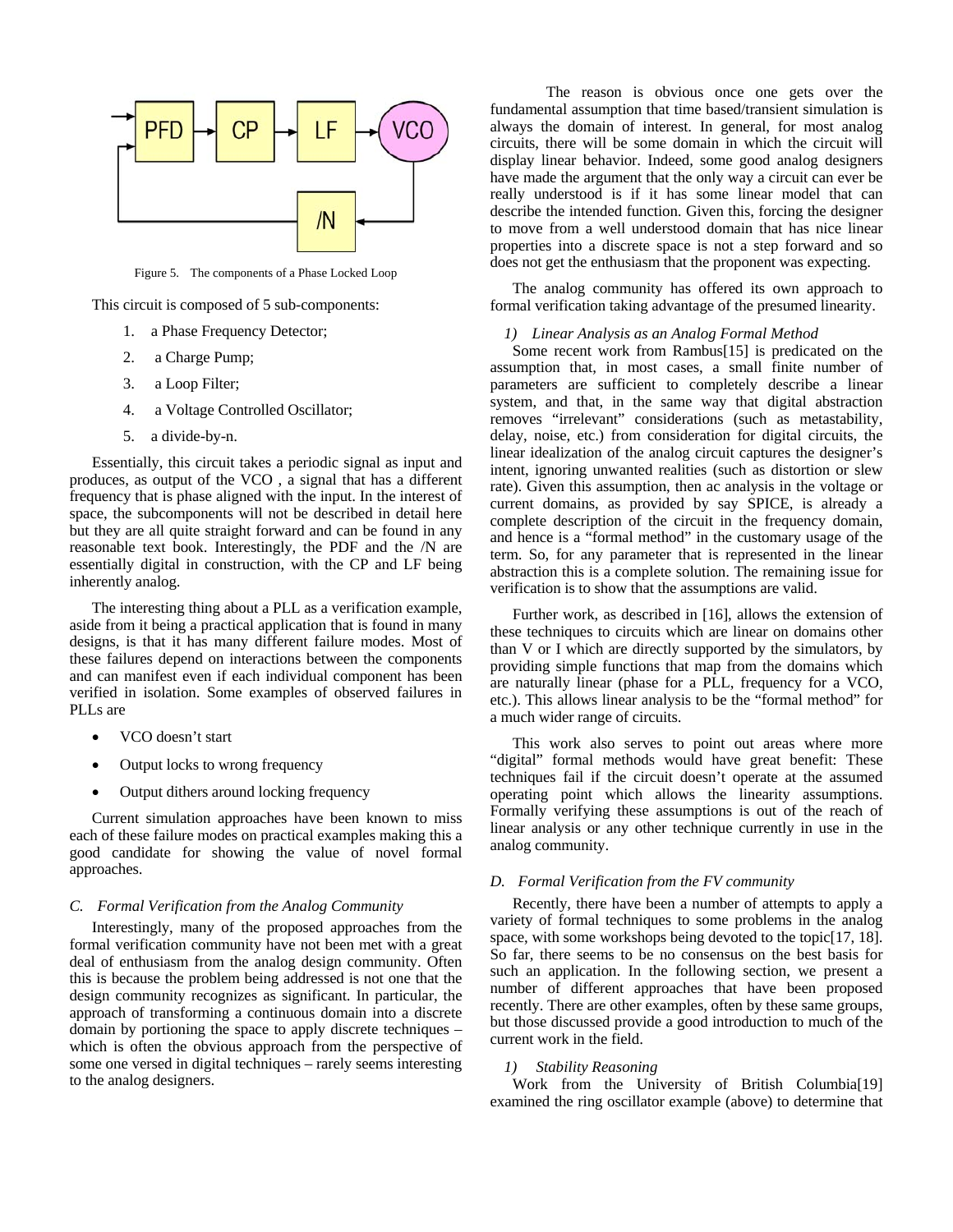certain classes of start-up error (notably, the complete absence of oscillation) cannot occur. The technique involves solving basic Kirchhoff's Current Law equations for to identify voltage values for each node in the system, examine the system as a collection of connected paths then perform by a stability analysis to show that the system does not settle to a dc steady state. While this is not a complete proof that the system does oscillate, it is a step in that direction using simple techniques that are easily understood by analog designers and offers good prospects for future tools.

# *2) Labelled Hybrid Petri Nets and Symbolic Methods*

There has been considerable work done at the University of Utah in the area of analog formal verification. One approach use has been to Labeled Hybrid Petri Nets[20] as an intermediate model for translating analog circuits described in VHDL-AMS into a form that can be model-checked using both BDD and SMT based approaches[21]. This has shown some success in finding real issues with small scale analog circuits

# *3) Discrete Abstraction and Model Checking*

A group at the University of Frankfurt has used an approach based on discrete model checking[22], dividing the range of continuous values into discrete states, and model checking properties, described in a custom specification language, over those states. Additionally, recent work has addressed the problem of equivalence checking for analog circuits[23], taking a different branch of the tree that has been followed in the development of practical digital formal tools.

### *4) iSPICE*

Cadence Berkeley Labs has found a way of formulating analog circuit properties as an SMT problem[24], using integer intervals as the underlying theory. This work describes the application of the techniques to a number of examples, including the ring oscillator mentioned above. The work is a very interesting combination of traditional analog work, using simulation to identify values describing intervals and SAT and SMT techniques to then solve properties expressed over these regions. This is early work but looks to hold a lot of promise since it benefits from the significant research happening in the SMT community.

#### *5) Hybrid Automata*

A group at Verimag have been working on approaches using hybrid systems techniques to model analog cicuits, extending work on dense time systems to support descriptions using differential algebraic equations[25]. In addition, there has been work on extending assertions into the AMS space, and applying the techniques to practical problems[26].

### *6) Bond Graph abstraction*

A group at Concordia has presented work on abstracting analog circuit properties into bond graphs[27] and expressing interesting properties of the circuits in terms of power flow.

# *7) Reachibility Analysis*

Bruce Krough, Rob Rutenbar of CMU and Goran Frehse of Verimag did some interesting work using forward and backward reachability with iterative refinement[28] to verify some properties of oscillator circuits.

#### V. SUMMARY, CONCLUSIONS AND OPPORTUNITIES

This paper has presented an overview of the way analog and mixed signal design and verification are done in practice today. That served as a starting point to describe, in a survey like manner, some recent work in the area of analog formal verification, both from the analog community itself and from members of the FV community who have been working in this space.

The state of the art with respect to verification of analog and mixed signal systems is somewhat similar to the state of the art in the digital world in the early 90s: Most of the work is done in simulation at the lowest level of abstraction, with the idea of a higher level language to describe these systems just emerging. In the same way that this was the starting point for digital verification to develop: High level Design Languages, High level Verification Languages, Equivalence Checking, Model Checking, Theorem Proving systems with theories and proof systems for digital hardware, Coverage, Static Timing Analysis, Directed Pseudo-Random test benches, Intelligent Test Benches, etc., we postulate that there is great opportunity to advance the practices in the analog space in similar manners.

Recently, much attention has been given to the significance of analog issues (e.g. [29]). As this paper has shown, while there is exciting work going on in this field, it is far from a solved problem and there are many opportunities for those with formal backgrounds to find problems that are amenable to the tools and techniques they can bring to the table. Hopefully, the introduction to the way analog design and verification is done in practice today, will serve to help such researchers avoid addressing the wrong problems and will serve to bridge the gap between the two communities.

# VI. ACKNOWLEDGMENT

As this is a tutorial and a survey of existing work in the field, almost all of the work described here belongs to other people. In addition to thanking the authors of the referenced work, I would like to particularly acknowledge the help of Jaeha Kim, Aida Varzaghani, Metha Jeeradit, Tom Sheffler, Katy Mossawir and Victor Konrad of the Advanced Tools and Methods Group at Rambus, for their contributions to getting analog designers and verification experts to work collaboratively. The presenters at and the program committee of the recent workshop on Formal Verification of Analog Circuits (FAC08) provided much of the information contained herein and their contributions to this paper and to the forming discipline of formal verification of analog circuits is also gratefully acknowledged.

#### VII. REFERENCES

- [1] Collet International Research, Survey, 2002
- [2] Mandayam K. Srivas and Albert John Camilleri (eds), FM-CAD 1996, Palo Alto, California, Springer (LNCS 1166)
- [3] Nagel, L. W, and Pederson, D. O., *SPICE (Simulation Program with Integrated Circuit Emphasis)*, Memorandum No. ERL-M382, University of California, Berkeley, Apr. 1973.
- [4] Geoffrey Ying, *NanoSim*, White paper, Synposys Inc., Mountain View,  $CA$